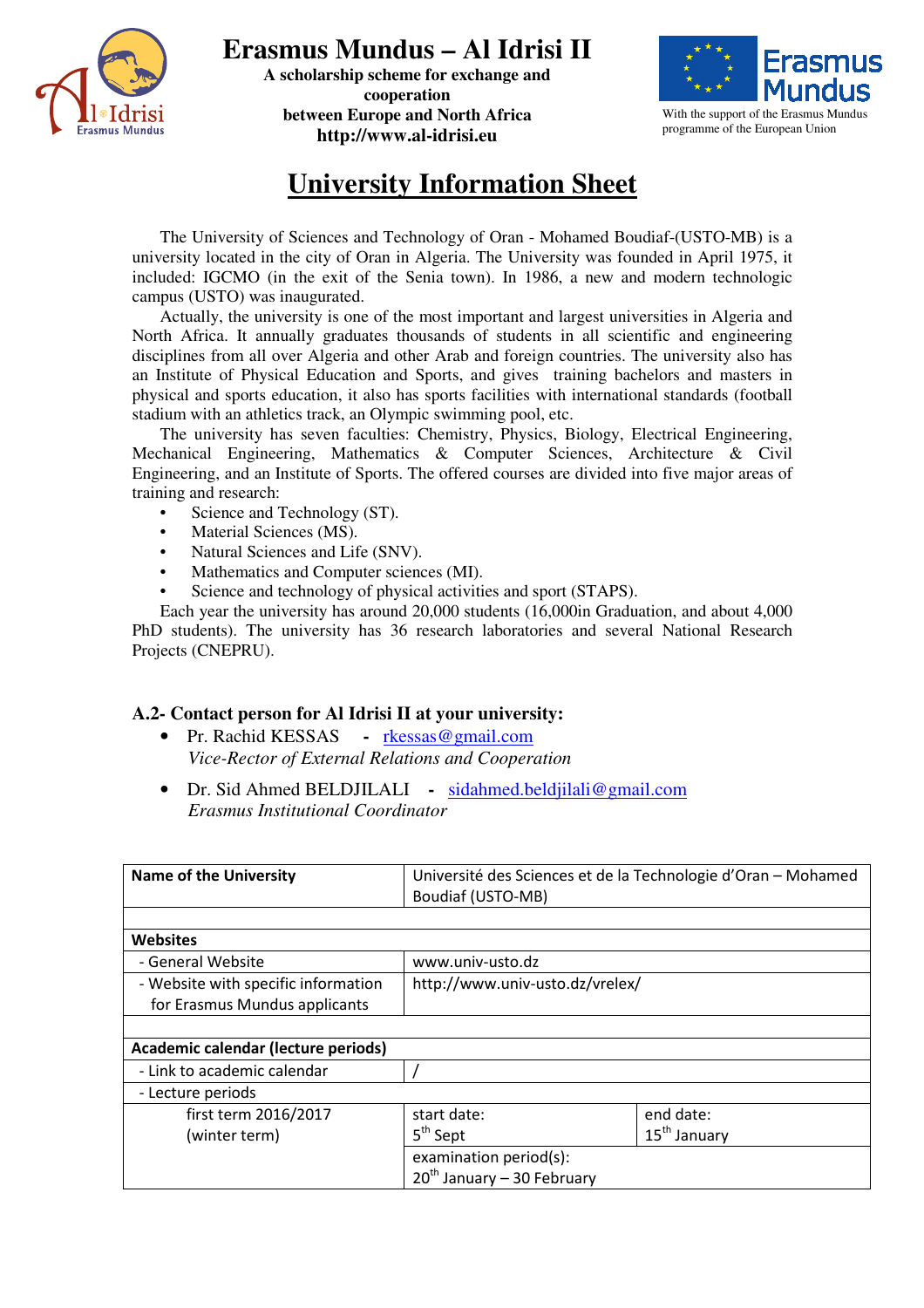

## **Erasmus Mundus – Al Idrisi II**

**A scholarship scheme for exchange and cooperation between Europe and North Africa http://www.al-idrisi.eu** 



With the support of the Erasmus Mundus programme of the European Union

| second term 2017                                                                                                                                                                             | start date:                                                                                                                  |        | end date:                                                                                        |  |
|----------------------------------------------------------------------------------------------------------------------------------------------------------------------------------------------|------------------------------------------------------------------------------------------------------------------------------|--------|--------------------------------------------------------------------------------------------------|--|
| (summer term)                                                                                                                                                                                | 15th February                                                                                                                |        | 30 <sup>th</sup> May                                                                             |  |
|                                                                                                                                                                                              | examination period(s):                                                                                                       |        |                                                                                                  |  |
|                                                                                                                                                                                              | $15^{\text{th}}$ June - 30 June                                                                                              |        |                                                                                                  |  |
|                                                                                                                                                                                              |                                                                                                                              |        |                                                                                                  |  |
| <b>Admission and registration</b>                                                                                                                                                            |                                                                                                                              |        |                                                                                                  |  |
| <b>Undergraduate level</b>                                                                                                                                                                   |                                                                                                                              |        |                                                                                                  |  |
|                                                                                                                                                                                              |                                                                                                                              |        | At the moment of application and during the entire stay abroad, the students must be enrolled in |  |
| an undergraduate programme at their home institution and pay the corresponding tuition fees                                                                                                  |                                                                                                                              |        |                                                                                                  |  |
| there where applicable.                                                                                                                                                                      |                                                                                                                              |        |                                                                                                  |  |
| A learning and recognition agreement is mandatory and has to be submitted to the home and                                                                                                    |                                                                                                                              |        |                                                                                                  |  |
| host institutions before the start of the stay abroad. Modifications are possible only during the                                                                                            |                                                                                                                              |        |                                                                                                  |  |
| $1st$ month of the corresponding study period.                                                                                                                                               |                                                                                                                              |        |                                                                                                  |  |
|                                                                                                                                                                                              | possible duration                                                                                                            |        | 06 months<br>One semester:                                                                       |  |
|                                                                                                                                                                                              |                                                                                                                              |        | One academic year:<br>10 months                                                                  |  |
|                                                                                                                                                                                              | registration deadline                                                                                                        |        | 20 <sup>th</sup> September<br>first term:<br>second term:<br>20 February                         |  |
|                                                                                                                                                                                              |                                                                                                                              |        |                                                                                                  |  |
|                                                                                                                                                                                              | language requirements<br>contact information                                                                                 | French | erasmus.ustomb.incoming@gmail.com                                                                |  |
|                                                                                                                                                                                              | additional information                                                                                                       |        |                                                                                                  |  |
|                                                                                                                                                                                              |                                                                                                                              |        |                                                                                                  |  |
|                                                                                                                                                                                              |                                                                                                                              |        |                                                                                                  |  |
| <b>Proof of Language proficiency</b>                                                                                                                                                         |                                                                                                                              |        |                                                                                                  |  |
| Only official language proficiency certificates validated by the internal Centre d'Enseignement Intensif<br>des Langues (CEIL) of USTO (French B2 level), English certificate B2 in general. |                                                                                                                              |        |                                                                                                  |  |
|                                                                                                                                                                                              |                                                                                                                              |        |                                                                                                  |  |
| <b>Student and welcome services</b>                                                                                                                                                          |                                                                                                                              |        |                                                                                                  |  |
| - Link to student guide                                                                                                                                                                      |                                                                                                                              |        |                                                                                                  |  |
| - Estimated living expenses                                                                                                                                                                  | 800 euro/month                                                                                                               |        |                                                                                                  |  |
| - Housing                                                                                                                                                                                    |                                                                                                                              |        |                                                                                                  |  |
|                                                                                                                                                                                              | housing assistance<br>yes<br>(yes/no/type)                                                                                   |        |                                                                                                  |  |
|                                                                                                                                                                                              | link to housing                                                                                                              |        | erasmus.ustomb.incoming@gmail.com                                                                |  |
|                                                                                                                                                                                              | information                                                                                                                  |        |                                                                                                  |  |
| - Facilities for students                                                                                                                                                                    |                                                                                                                              |        |                                                                                                  |  |
| with special needs                                                                                                                                                                           | Full assistance for Housing, airport welcome, assistance for<br>adaptation in the society (living, transport, sports,), some |        |                                                                                                  |  |
|                                                                                                                                                                                              | touristic activities, Free access to the campus Library,                                                                     |        |                                                                                                  |  |
| - Welcome event / orientation week                                                                                                                                                           | Yes/yes                                                                                                                      |        |                                                                                                  |  |
| - Language course(s)                                                                                                                                                                         | Free French, English, and Spanish courses at the campus (A2,                                                                 |        |                                                                                                  |  |
|                                                                                                                                                                                              | B1, B2 levels)                                                                                                               |        |                                                                                                  |  |
|                                                                                                                                                                                              |                                                                                                                              |        |                                                                                                  |  |
|                                                                                                                                                                                              |                                                                                                                              |        |                                                                                                  |  |
|                                                                                                                                                                                              |                                                                                                                              |        |                                                                                                  |  |
|                                                                                                                                                                                              |                                                                                                                              |        |                                                                                                  |  |
|                                                                                                                                                                                              |                                                                                                                              |        |                                                                                                  |  |
|                                                                                                                                                                                              |                                                                                                                              |        |                                                                                                  |  |
|                                                                                                                                                                                              |                                                                                                                              |        |                                                                                                  |  |
|                                                                                                                                                                                              |                                                                                                                              |        |                                                                                                  |  |
|                                                                                                                                                                                              |                                                                                                                              |        |                                                                                                  |  |
|                                                                                                                                                                                              |                                                                                                                              |        |                                                                                                  |  |